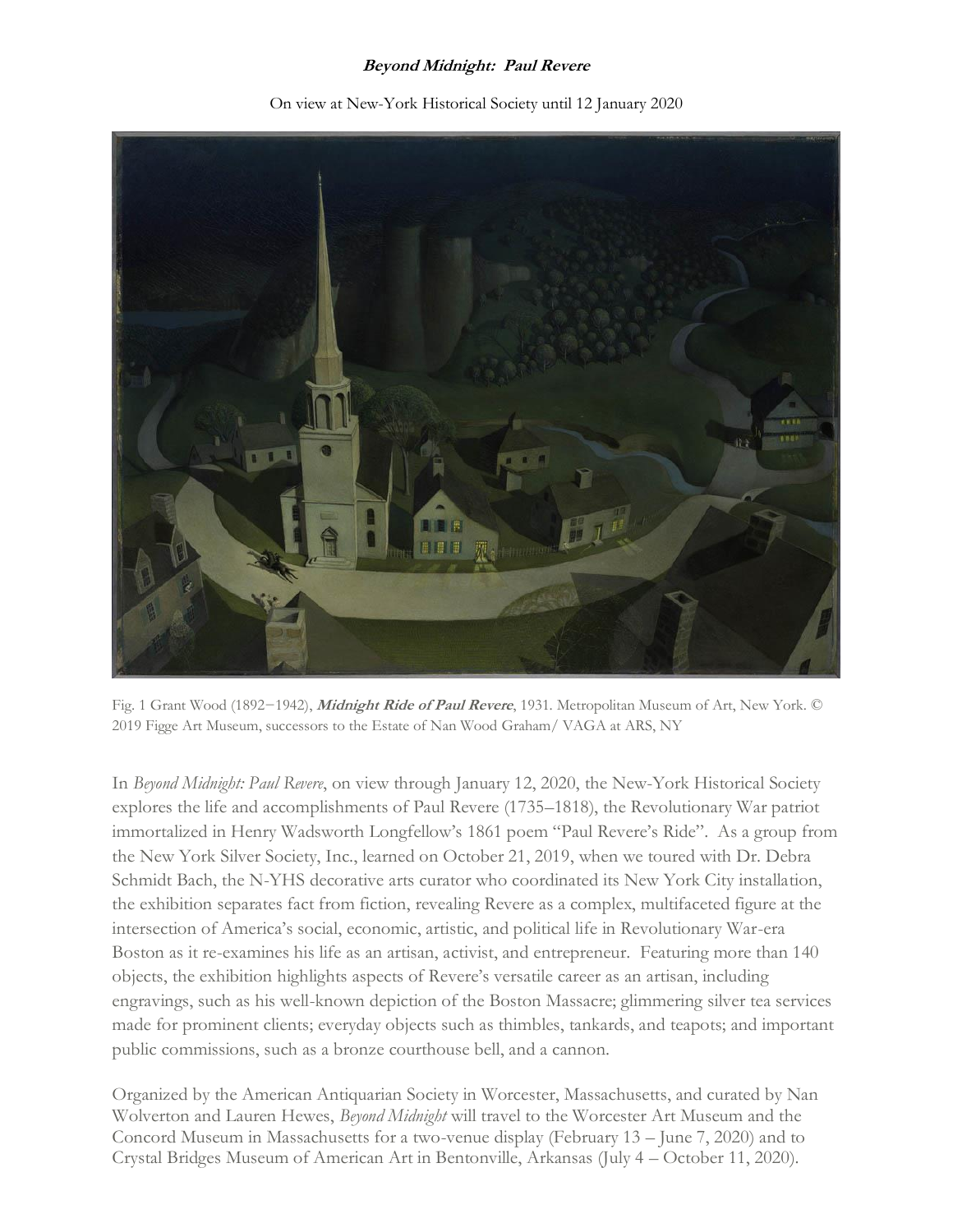On arrival, visitors are welcomed by a nine-foot-tall re-creation of the grand obelisk made for a 1766 Boston Common celebration of the repeal of the Stamp Act, the first tax levied on the American colonies by England. Originally made of wood and oiled paper, and decorated with painted scenes, portraits, and text praising King George while also mocking British legislators, the obelisk was illuminated from inside and eventually consumed by flames at the Boston event. The only remaining visual evidence is Revere's 1766 engraving of the design, also on view.

A Revolutionary activist, Paul Revere was a member of the Sons of Liberty, a secret group opposed to British colonial policy including taxation that kept track of British troop movements and war ships in the harbor. In the main gallery, a "ghost diorama" depicts Revere's shop when the wellknown Liberty Bowl, now in the collection of the Museum of Fine Arts, Boston, was made. A replica of the bowl crafted by Stephen Smithers is on view, as are other "please touch" elements. The exhibition displays Revere's 1770 engraving of the landing of British forces at Boston's Long Wharf and four versions of Revere's provocative engraving of the 1770 Boston Massacre are reunited in the exhibition. Revere also helped plan and execute the Boston Tea Party in 1773, hurling tea into Boston Harbor. When war erupted in 1775, he acted as a post rider, delivering messages from the Continental Army to New York, Philadelphia, and Connecticut.

Paul Revere was a master craftsman specializing in metalwork, including copperplate engravings and fashionable and functional objects made from silver, gold, brass, bronze, and copper. An innovative businessman, Revere expanded his successful silver shop in the years after the war to produce goods that took advantage of new machinery. His fluted oval teapot, made from machine-rolled sheet silver, became an icon of American Federal silver design (Fig. 2).



Fig. 2 Paul Revere Jr. (1735-1818), **Tea service for John and Mehitable Templeman**, 1792−93. Silver, wood. Lent by the Minneapolis Institute of Art, Minneapolis, Minnesota; Gift of James F. and Louise H. Bell; Gift of Charlotte Y. Salisbury, wife of Harrison E. Salisbury and great niece of John Templeman Coolidge; and Gift of James Ford Bell and his family, by exchange, and Gift of Mr. and Mrs. Byron Wenger, 1960−2001, 60.22.1-9, 94.88.1-2, 2001.165.1-.7.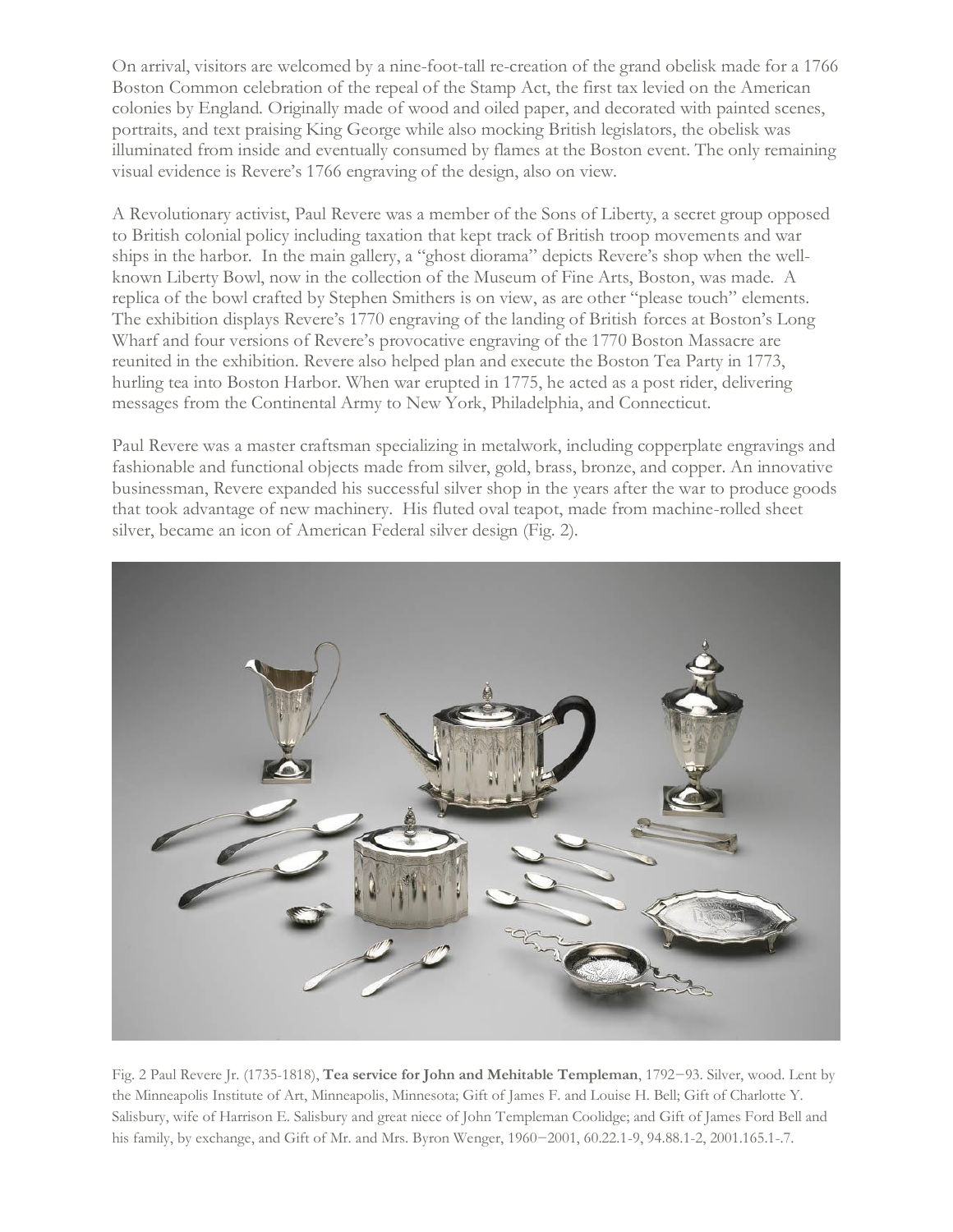Among the silver objects on view are two rare wine goblets possibly used as Kiddush cups made by Revere for his only known Jewish clients Moses Michael Hays (1739-1805) and his wife Rachel Myers, the sister of New York silversmith Myer Myers, shown exclusively in New York. Also featured is a 1796 cast-bronze courthouse bell made for the Norfolk County Courthouse in Dedham, Massachusetts. The exhibition also explores how Revere's trade networks reached well beyond Boston. He frequently bought and sold raw and finished copper from New Yorker Harmon Hendricks, a member of Congregation Shearith Israel, and supplied rolled sheet copper for Robert Fulton's famous steamship as well as for the rebottoming of the U. S. frigate *Constitution* in 1803.

The son of a French Huguenot immigrant artisan with whom he apprenticed, Revere belonged to an economic class called "mechanics," ranked below merchants, lawyers, and clergymen. However, Revere was a savvy networker, and what he lacked in social status, he made up for by cultivating influential connections, including with fellow Freemasons like Moses Michael Hays. Membership in the Sons of Liberty led to commissions from other Patriots, but he also welcomed Loyalist clients, setting aside politics for profit. On view are nine elements from a grand 45-piece service that Revere created in 1773 for prominent Loyalist Dr. William Paine and his wife Lois Orne—the largest commission of his career—just two months before the Boston Tea Party (Fig. 2).



Paul Revere Jr. (1735−1818), **Coffeepot, tankard, teapot, butter boat, tea tongs, and spoons made for Lois Orne and William Paine**, 1773. Silver, wood. Worcester Museum of Art, Worcester, Massachusetts; Gift of Frances Thomas and Eliza Sturgis Paine, in memory of Frederick William Paine; Gift of Dr. and Mrs. George C. Lincoln of Woodstock, CT in memory of Fanny Chandler Lincoln (1959); Gift of Paine Charitable Trust (1965), 1937.55-.59, 1965.336-.337